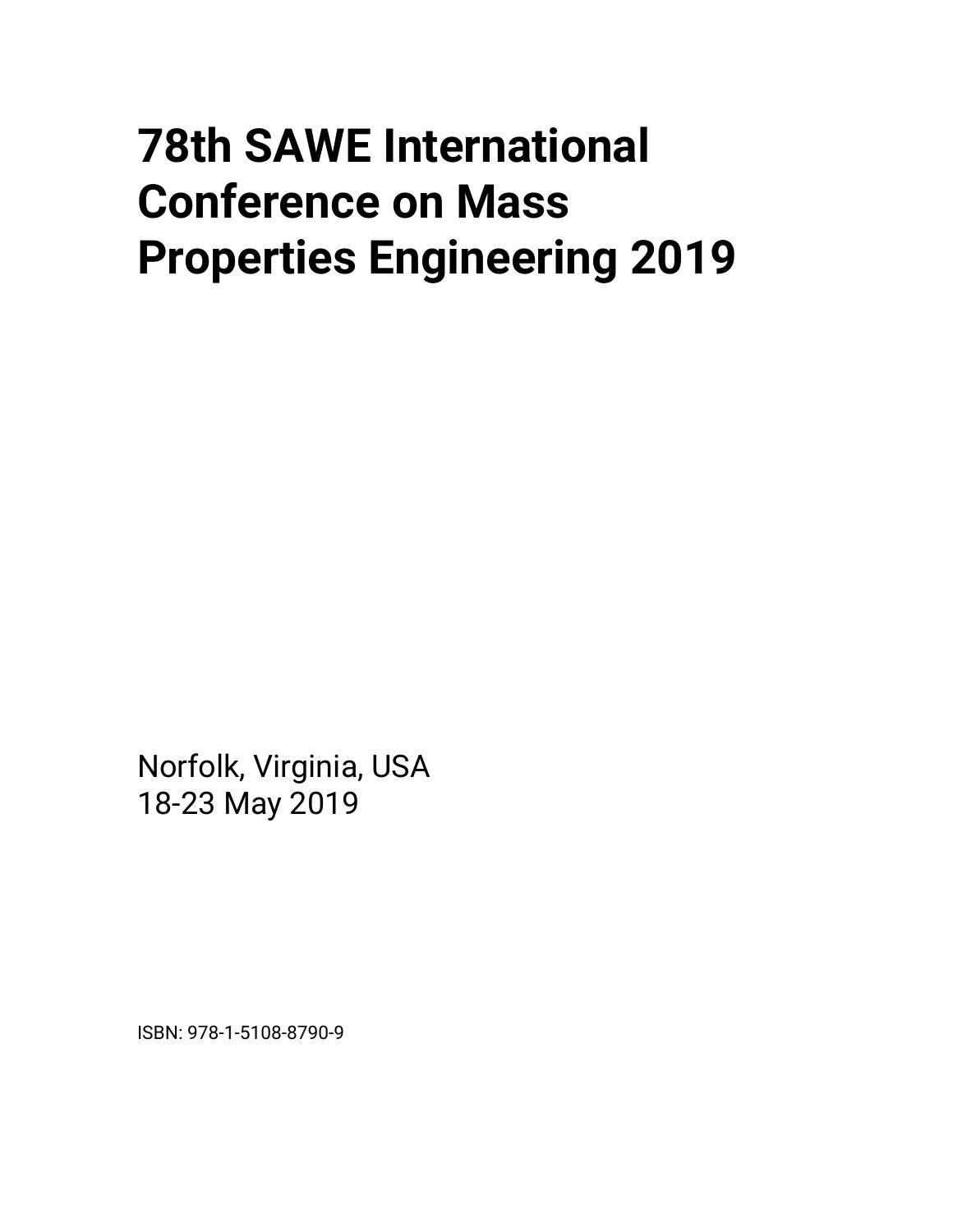**Printed from e-media with permission by:** 

Curran Associates, Inc. 57 Morehouse Lane Red Hook, NY 12571



**Some format issues inherent in the e-media version may also appear in this print version.** 

Copyright© (2019) by Society of Allied Weight Engineers, Inc. All rights reserved.

Printed by Curran Associates, Inc. (2019)

For permission requests, please contact Society of Allied Weight Engineers, Inc. at the address below.

Society of Allied Weight Engineers, Inc. Ronald L. Fox Executive Director 5734 E Lucia Walk Long Beach, CA 90803-4015 USA

Phone: (562) 596-2873 Fax: (562) 596-2874

ron.fox@sawe.org

#### **Additional copies of this publication are available from:**

Curran Associates, Inc. 57 Morehouse Lane Red Hook, NY 12571 USA Phone: 845-758-0400 Fax: 845-758-2633 Email: curran@proceedings.com Web: www.proceedings.com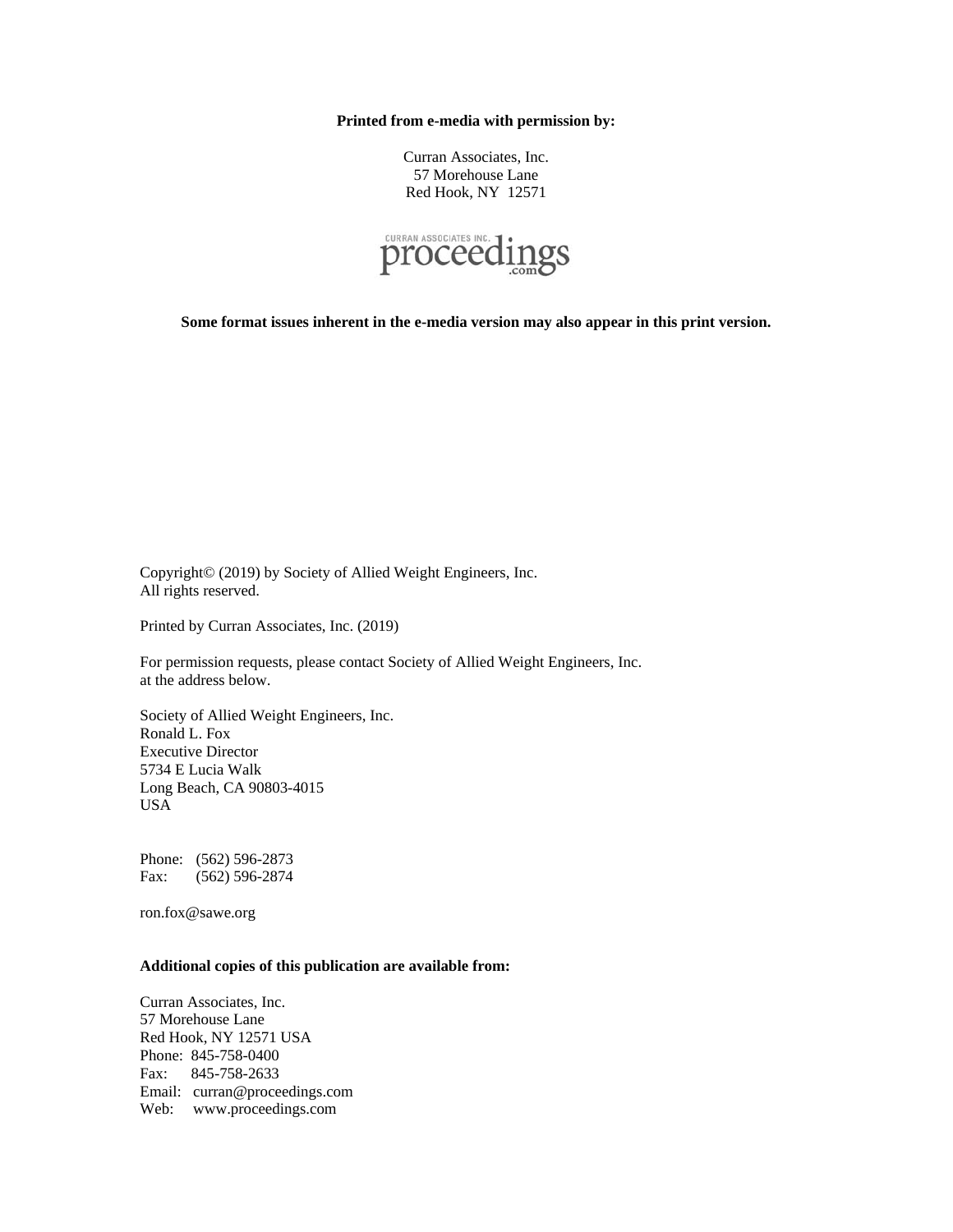# **Monday, May 20, 2019 8:00 a.m. – 9:30 a.m. OPENING SESSION** *GRANBY SALON D*

| <b>Time</b>   | <b>Presentation</b>                                                                                                    |
|---------------|------------------------------------------------------------------------------------------------------------------------|
| $8:00 - 9:00$ | Opening Remarks and Presentation-Conference Co-Chairs and<br>Dawn Schaible, Director of Engineering, NASA LaRC         |
| $9:00 - 9:30$ | 3713 Inspiring the Engineering Future Workforce through NASA's<br>Capabilities - Anne Weiss and Rosemary Smith - NASA1 |

# **10:00 a.m. – 12:00 p.m.**

**STATISTICS SESSION 1**

## *GRANBY SALON D*

| <b>Time</b>     | <b>Presentation</b>                                                                                                                                                     |
|-----------------|-------------------------------------------------------------------------------------------------------------------------------------------------------------------------|
| $10:00 - 10:30$ | 3729 Application of Basic Parametric Methods<br>Douglas Fisher - UTC Aerospace Systems33                                                                                |
| $10:30 - 11:00$ | 3719 Lightship Evolution Diagnostics with In-Service Stability<br>Measurements - Colin MacFarlane and Manuela Bucci<br>Tymor Marine, Ltd50                              |
| $11:00 - 11:15$ | <b>Vendor Presentation</b>                                                                                                                                              |
| $11:15 - 11:30$ | <b>Vendor Presentation</b>                                                                                                                                              |
| $11:30 - 12:00$ | 3716 A Methodology of Determining Parametric Equations from<br>Data with a Worked Example - David Hansch - Huntington<br>Ingalls Industries Newport News Shipbuilding74 |

# **10:00 a.m. – 12:00 p.m.**

**SURFACE TRANSPORTATION SESSION** 

| <b>Time</b>     | <b>Presentation</b>                                                                                                                     |
|-----------------|-----------------------------------------------------------------------------------------------------------------------------------------|
| $10:00 - 10:30$ | Presentation - Designing the World's Largest Mining Truck<br>Bruant Ward -Leibherr Mining Equipment Company99                           |
| $10:30 - 10:45$ | <b>Vendor Presentation</b>                                                                                                              |
| $10:45 - 11:00$ | <b>Vendor Presentation</b>                                                                                                              |
| $11:00 - 11:30$ | 3727 Trifilar Pendulum: Non-Small Oscillations and Calibration<br>Giorgio Previati and Federico Ballo - Politecnico di Milano 116       |
| $11:30 - 12:00$ | 3728 Investigtion of the Mass Properties of Cars<br>Giorgio Previati, Gianpiero Mastinu, Massimiliano Gobbi<br>Politecnico di Milano132 |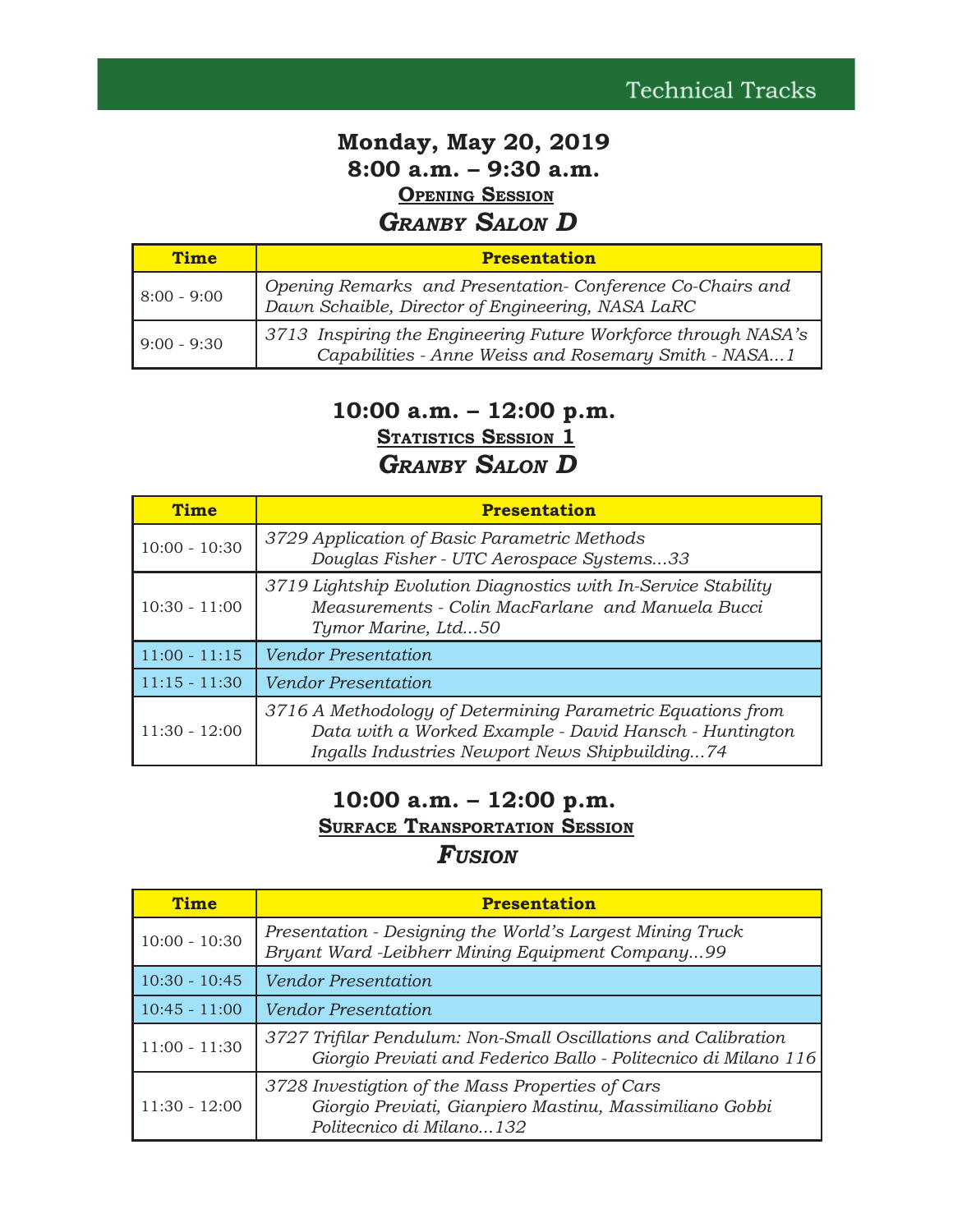# **Monday, May 20, 2019 1:30 p.m. – 3:00 p.m. MASS PROPERTIES CERTIFICATION FORUM** *GRANBY SALON D*

The SAWE will host an interactive forum concerning the recent SAWE initiative of establishing a certification program for mass properties engineers. A panel of experts will present topics related to the proposed Mass Properties Engineer Certification. These include the rationale for certification; the path to establishing the SAWE as a certification authority; certification standards, training, and testing; and desired outcomes. Following the presentations, the opportunity for the audience to ask the panel questions and voice opinions will guarantee that this is a truly interactive forum for all. **Moderator: Yi-Ling Tam - The Aerospace Corporation**

**3:30 p.m. – 5:30 p.m.**

**STATISTICS SESSION 2**

*GRANBY SALON D*

| <b>Time</b>   | <b>Presentation</b>                                                                                                                                                    |
|---------------|------------------------------------------------------------------------------------------------------------------------------------------------------------------------|
| $3:30 - 4:00$ | 3710 Application of the Law of Propagation of Uncertainties to a<br>Weight and CG Measurement System - Anjie Emmett<br>Analytic Mechanics Associates146                |
| $4:00 - 4:30$ | 3717 Evaluating a CoG Envelope Using a Probabilistic Approach<br>Robert Hundl - Fluor195                                                                               |
| $4:30 - 4:45$ | <b>Vendor Presentation</b>                                                                                                                                             |
| $4:45 - 5:00$ | <b>Vendor Presentation</b>                                                                                                                                             |
| $5:00 - 5:30$ | 3724 Methods and Processes for Robust Mass Properties<br>Management in the Automotive Industry with a Main Focus<br>on Mass Uncertainties - Marcus Stegmiller - BMW210 |

## **3:30 p.m. – 5:30 p.m.**

#### **STUDENT PAPERS AND MISCELLANEOUS**

| <b>Time</b>   | <b>Presentation</b>                                                                                                                                       |
|---------------|-----------------------------------------------------------------------------------------------------------------------------------------------------------|
| $3:30 - 4:00$ | S3726 Toolchain Integration for Space Habitat Design<br>Maxwell Devoe - NASA LaRC Intern228                                                               |
| $4:00 - 4:30$ | S3730 Path To Be An Engineer<br>Brittany Johnston (Old Dominion University)239                                                                            |
| $4:30 - 5:00$ | S3725 HERMES: Hazard Examination Reconnaissance Messenger<br>for Extended Surveillance - Dr. Donna Gerren for Marcos<br>Mejia - University of Colorado245 |
| $5:00 - 5:30$ | 3695 Mass Properties Considerations on the Appalachian Trail<br>Nicholas Marickovich - Huntington Ingalls Industries<br>Newport News Shipbuilding256      |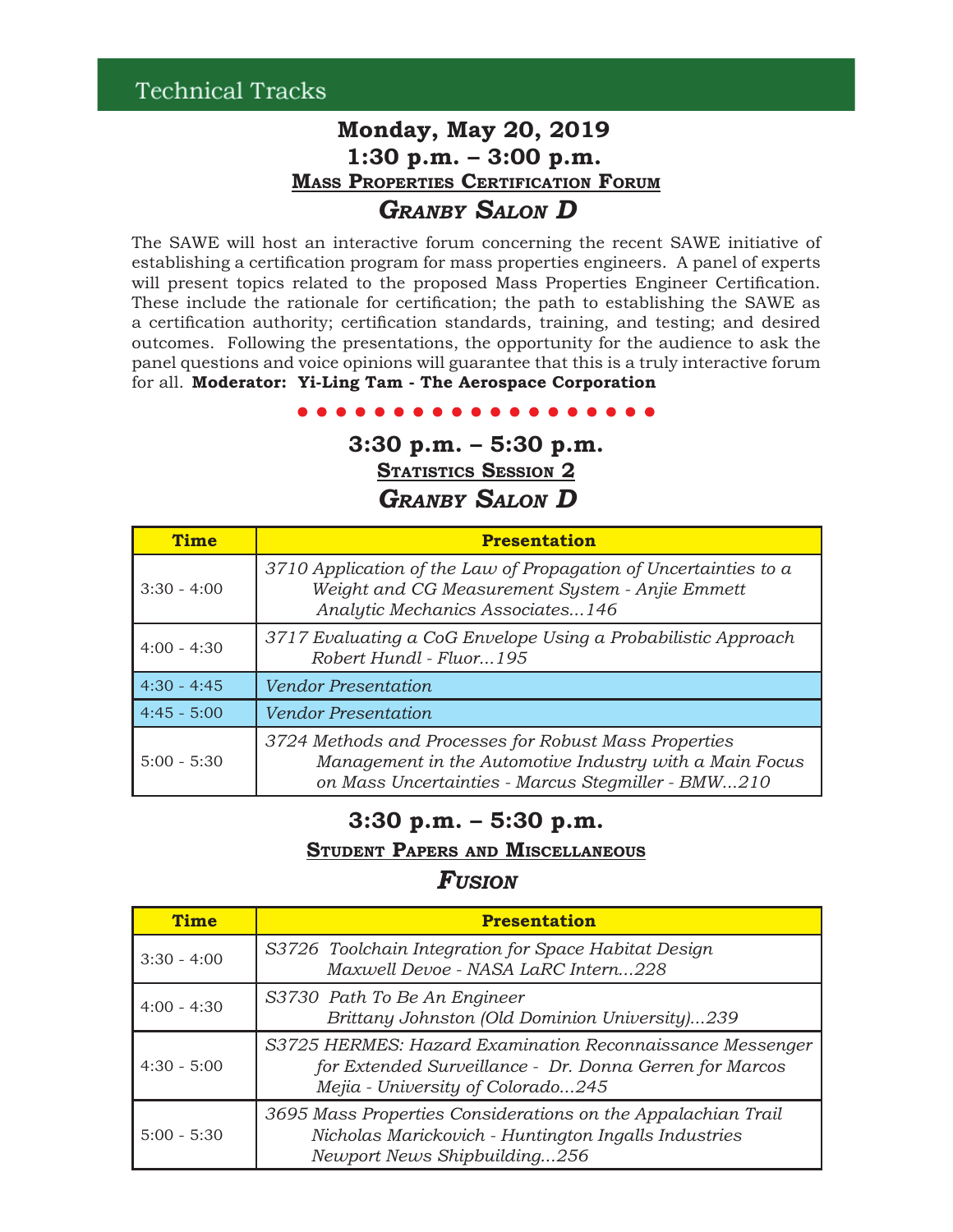#### **Wednesday, May 22, 2019 8:00 a.m. – 9:30 a.m.**

**TECHNICAL FORUM: THE MASS PROPERTIES ENGINEER'S SIGNATURE TASK:**

 **WEIGHT CONTROL**

# *GRANBY SALON D*

The touchy subject of Weight Control is front and center as the subject of this year's technical forum. When management thinks of mass properties engineering, their first thought is that their mass properties engineers keep control of the weight of their project. We will explore what is involved in controlling weight  $-$  from defining the requirements, creating a plan and obtaining consensus among subsystems engineers and management, implementing and tracking the plan, contingency operations for off-nominal excursions (corrective actions), and À nally piece part, subsystem, and final project verification.

Following a brief presentation that will provide fodder for further discussion, the floor will be opened for a lively discussion of any and all aspects of weight control. **Moderator: Robert Zimmerman, VP Technical Director - Lockheed Martin (Retired)**

# **10:00 a.m. – 12:00 p.m.**

**MARINE SESSION 1** *GRANBY SALON A,B,C*

| <b>Time</b>     | <b>Presentation</b>                                                                                                                                         |
|-----------------|-------------------------------------------------------------------------------------------------------------------------------------------------------------|
| $10:00 - 10:30$ | 3720 A Practical and Proactive Way of Managing Weight & Center<br>of Gravity Uncertainty Using the Successive Principle<br>Runar Aasen - BAS Engineering282 |
| $10:30 - 10:45$ | <b>Vendor Presentation</b>                                                                                                                                  |
| $10:45 - 11:00$ | <b>Vendor Presentation</b>                                                                                                                                  |
| $11:00 - 11:30$ | 3711 A Century of Submarine Mass Properties<br>David Tellet - NAVSEA 05 (Retired)300                                                                        |
| $11:30 - 12:00$ | 3715 Negligible Weight Quantification for Surface Ship Weight<br>Surveys - Greg Roach - Gibbs & Cox341                                                      |

# **10:00 a.m. – 12:00 p.m. AEROSPACE SESSION 1**

| <b>Time</b>     | <b>Presentation</b>                                                                                                         |
|-----------------|-----------------------------------------------------------------------------------------------------------------------------|
| $10:00 - 10:30$ | 3721 A Weight and Center of Gravity Instrument for Measuring<br>Manned Spacecraft - Daniel Otlowski - Space Electronics 353 |
|                 | $10:30 - 10:45$ Vendor Presentation                                                                                         |
|                 | 10:45 - 11:00   Vendor Presentation                                                                                         |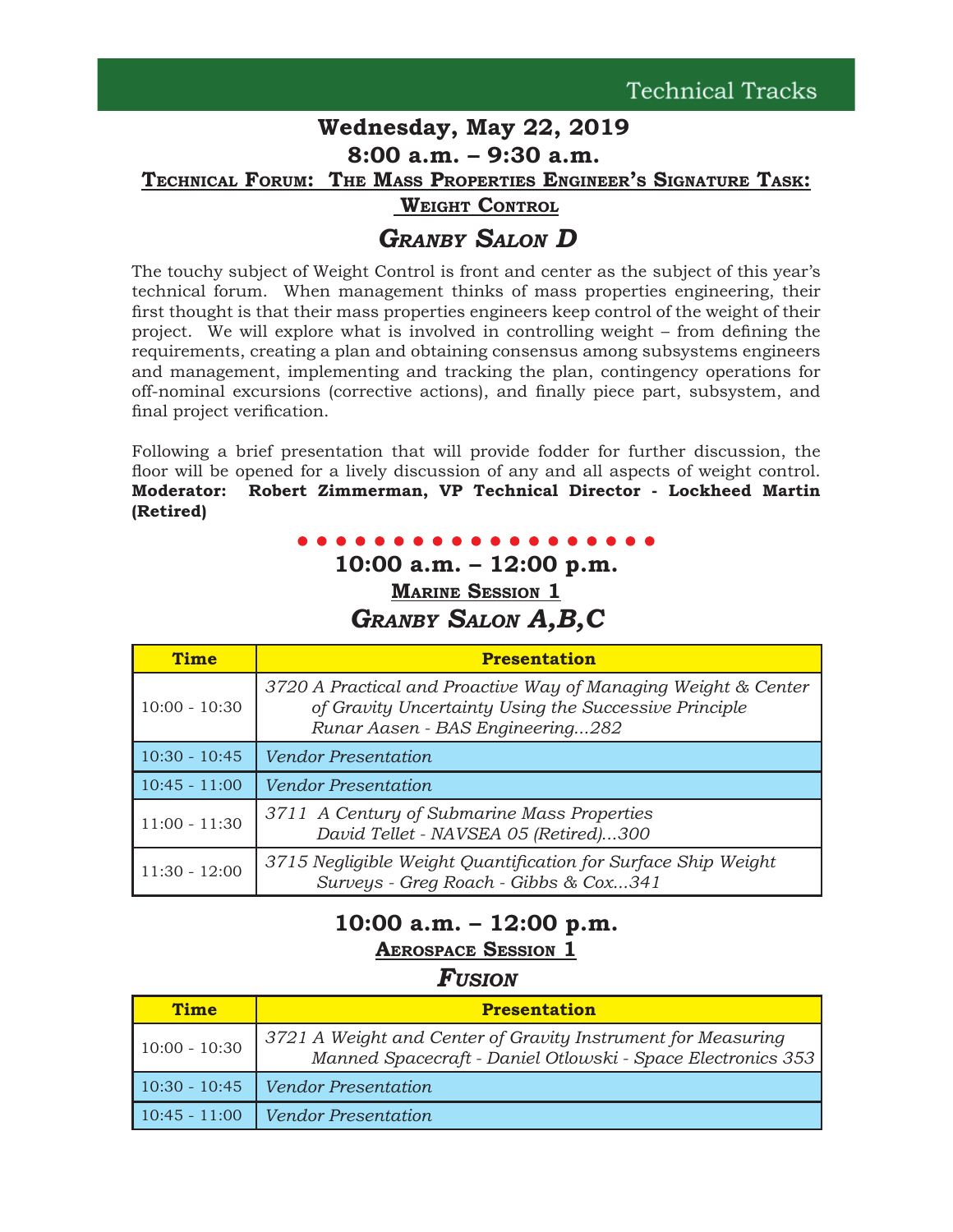# **Wednesday, May 22, 2019 AEROSPACE SESSION 1 (CONTINUED)**

# *FUSION*

| <b>Time</b>     | <b>Presentation</b>                                                                                                                                                          |
|-----------------|------------------------------------------------------------------------------------------------------------------------------------------------------------------------------|
| $11:00 - 11:30$ | Technical Presentation - Ascent Abort 2 Integrated Flight Test<br>Vehicle: How Mass Properties are Used to Manage Flight<br>Test Objectives - Amanda Cutright - NASA LaRC376 |
| $11:30 - 12:00$ | Presentation - Welcome to SAWE - Damien Yanez - Gulfstream N/A                                                                                                               |

# **1:30 p.m. – 5:00 p.m.**

**MARINE SESSION 2**

# *GRANBY SALON A,B,C*

| <b>Time</b>   | <b>Presentation</b>                                                                                                            |
|---------------|--------------------------------------------------------------------------------------------------------------------------------|
| $1:30 - 2:00$ | Technical Presentation - Newport News Apprentice School: 100<br>years - Bill Fox (Retired)N/A                                  |
| $2:00 - 2:15$ | <b>Vendor Presentation</b>                                                                                                     |
| $2:15 - 2:30$ | <b>Vendor Presentation</b>                                                                                                     |
| $2:30 - 3:00$ | 3718 Center of Buoyancy and Center of Gravity Measurement of a<br>Submersible Vehicle - James Blair - Space Electronics395     |
| $3:00 - 3:30$ | Coffee Break                                                                                                                   |
| $3:30 - 4:00$ | Technical Presentation - America's Cup: A History<br>Jeanne Willoz-Eqnor - The Mariner's MuseumN/A                             |
| $4:00 - 4:30$ | Technical Presentation - Reporting of the Relevant Loading<br>Condition of a Project for the Offshore Industry - Alex Maloy411 |
| $4:30 - 5:00$ | <i>Open</i>                                                                                                                    |

# **1:30 p.m. – 5:00 p.m.**

## **AEROSPACE SESSION 2**

| <b>Time</b>   | <b>Presentation</b>                                                                                                |
|---------------|--------------------------------------------------------------------------------------------------------------------|
| $1:30 - 1:45$ | <b>Vendor Presentation</b>                                                                                         |
| $1:45 - 2:00$ | <b>Vendor Presentation</b>                                                                                         |
| $2:00 - 2:30$ | 3714 Weight and Design Data for World War II - Era United States<br>Aircraft - Dudley Cate - NAVAIR (Retired)421   |
| $2:30 - 3:00$ | Technical Presentation - Functional Small Parts Made From<br>Thermoplastic Composites - Larry DiSano - Ensinger460 |
| $3:00 - 3:30$ | Coffee Break                                                                                                       |
| $3:30 - 5:00$ | Open                                                                                                               |